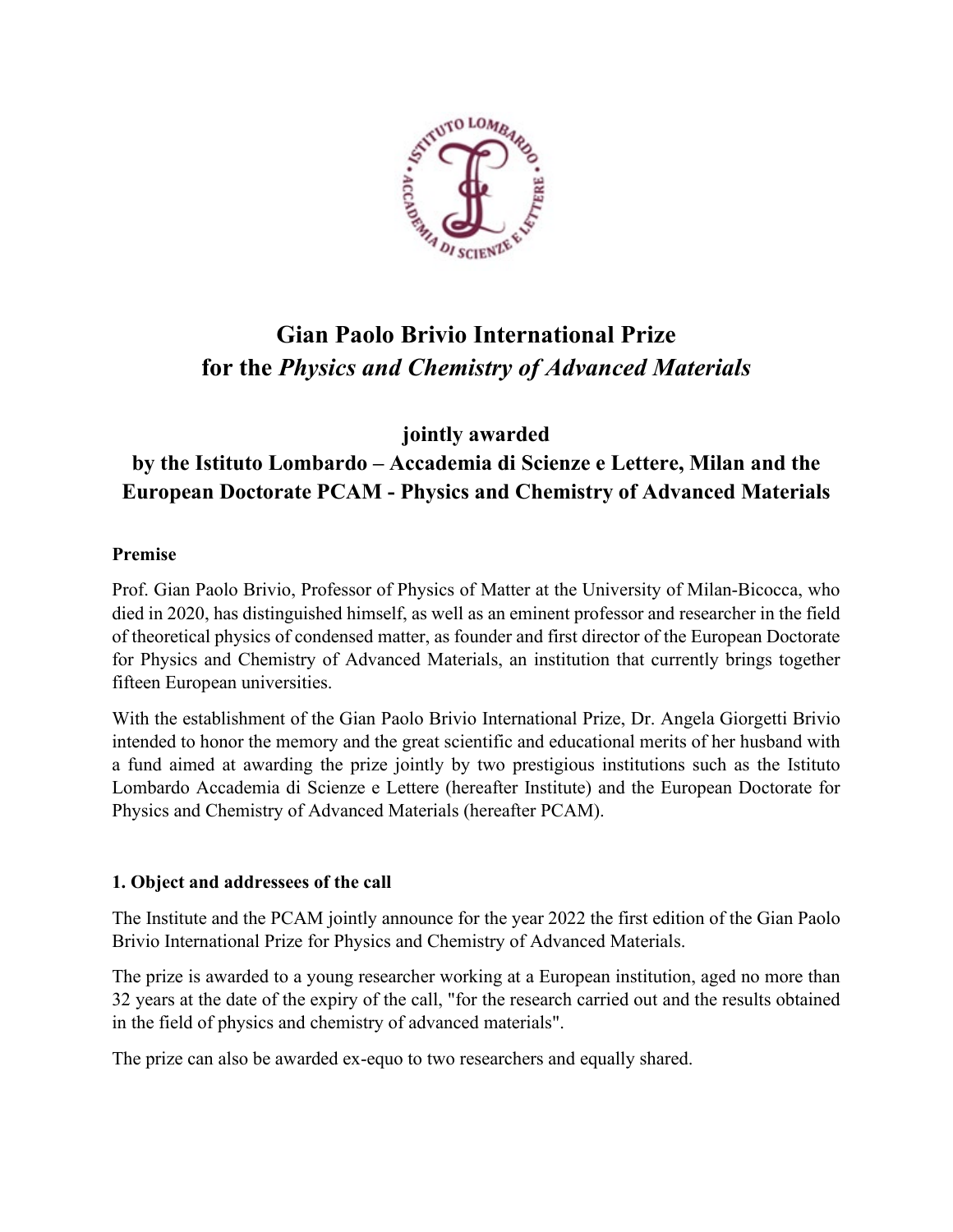#### **2. Procedures and deadlines for submitting the application**

The nomination for the award, together with the documentation listed below, must be submitted by the deadline of 30 June 2022 by e-mail to the address borse.premi@istitutolombardo.it. Required documentation (in English; in pdf format):

- Application submission letter with signed privacy consent (Att. 1);
- Curriculum vitae with list of publications;
- Document certifying the age not exceeding 32 years;
- Motivation with indication of the publications that justify it (copies in pdf format attached);
- A letter of support from the Director of Research or the institution to which he or her
- belongs, in case the candidate is not already responsible for the research project;

-Two letters of support from scientists not belonging to the candidate's institution Self-nominations are not admitted.

# **3. Amount of the premium and payment**

The gross amount of the prize is  $\epsilon$  5,000, to which tax charges will be applied according to current legislation, and is paid by the Institute.

# **4. Award procedure**

For each edition of the Prize, a Selection Board is set up consisting of six members, four of whom are indicated by the Institute and two indicated by the PCAM.

The winner (or winners in the case of ex-equo) will be given written notice of the award of the prize by e-mail, to the address indicated in the application form. The outcome of the selection will also be published on the websites of the Institute (www.istitutolombardo.it) and the PCAM (www.pcam-doctorate.eu).

In order to give the Gian Paolo Brivio International Prize European relevance, the award ceremony will take place at a conference of the European Physical Society. For the year 2022, the 35th European Conference on Surface Science (ECOSS-35) to be held at the University of Luxembourg from 29 August to 2 September 2022 has been chosen.

There will also be an invitation to the winner (or to the winners in the case of ex-equo) to hold at the Institute, on the occasion of a subsequent meeting, a presentation suitable to a general audience of the awarded work.

# **5. Processing of personal data**

The processing of personal data collected for the purposes identified in this announcement is performed in compliance with the European Union Regulation 679/2016 at the Istituto Lombardo